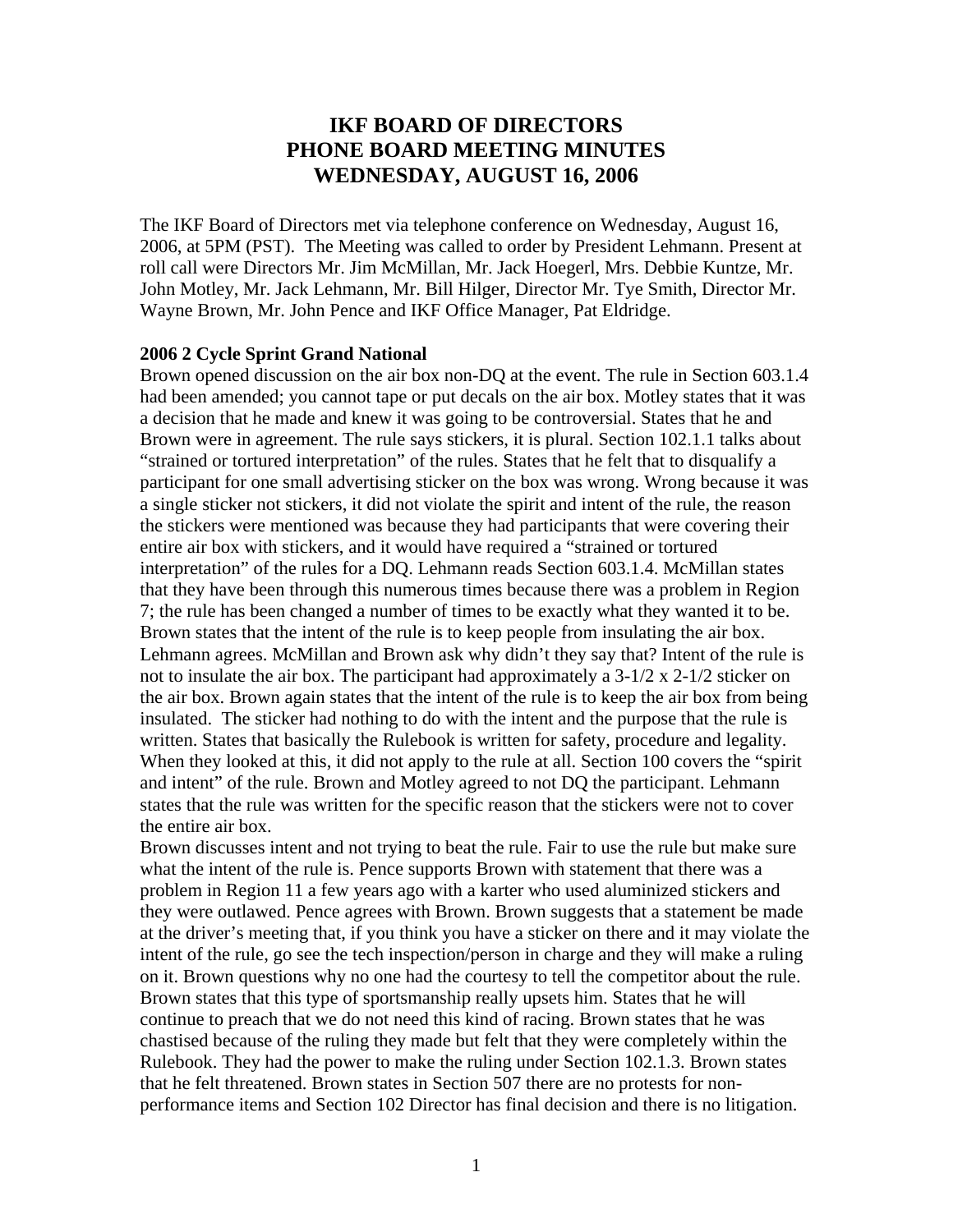Motley states that the rules need to specify the intent of the rule.

Discussion by Board regarding the Veloz protest. Brown states that he spoke with Mr. Veloz yesterday. This was the only protest at the 2 Cycle Sprint Grand National. His son has had a problem in the last year or so with another competitor. Mr. Veloz is really concerned about this and wrote the protest. Brown feels that he has a valid reason for being concerned. His intention now is to contact the other competitor and get his side of the story. States that this situation needs to be worked out by the competitors. McMillan states that the attitude of the competitor at another recent IKF Grand National was terrible. Lehmann concurs. Discussion by Board. Concerning the availability of the protest form for Veloz, Motley states that he did not have his briefcase with the forms. Motley states that the event host had a big problem with the competitors group at the conclusion of the 2 Cycle Sprint Grand National Sunday night.

Discussion by Board regarding this incident. Brown stated a black flag was given to the driver in question. Brown asked Mr. Veloz to continue to make notes of incidents and let the Board know. Action will need to be taken if this continues. Statement by McMillan regarding another incident at recent Grand National by same competitor. Board states that there is a pattern here and the Board is going to have to take action. Board agrees for Brown to contact competitor. Hilger suggests meeting at the track with both competitors for resolution. Pence states that he was told by the regional coordinator that this has been escalating between them all season. Coordinator talked to Race Director and principles in the area and says that most of the support staff in the area will completely support putting the competitor on probation. Discussion by Board. Board agrees to discuss this matter at September Board Meeting. Board agrees that competitor should be put on probation based on behavior at the 2 Cycle Sprint and 4 Cycle Sprint Grand Nationals. The IKF Office will notify him of possible probation and that he can meet with the Board at the September Board Meeting.

### Matta Probation

This matter was brought up at the 2 Cycle Sprint Grand National. Brown states that in Section 114.1.1 it states: All participants shall conduct themselves in an orderly manner. Physical violence, or threat of physical violence, to any individual (official, driver, crew member, interested bystander, or other) at any IKF event will subject the offender to immediate ejection from the event site, and possible probation or suspension of membership by action of the IKF Board of Directors. Brown states that Mr. Matta was not immediately ejected. Asks why Mr. Matta was not immediately ejected if it was thought that the offense was so serious that he needed to be immediately suspended? Kuntze states that the race director was at fault for not ejecting Mr. Matta.

Motley states that he contacted the race director and was told by the race director that he was on his way over to take care of it but was told by the regional coordinator that he was taking care of it. Brown states that when somebody hits somebody, they should be immediately ejected from the event with **possible** probation or suspension of membership by action of the IKF Board of Directors. It is not an immediate suspension offense. Brown states that it is their option at the time, based on facts, what they want to do - he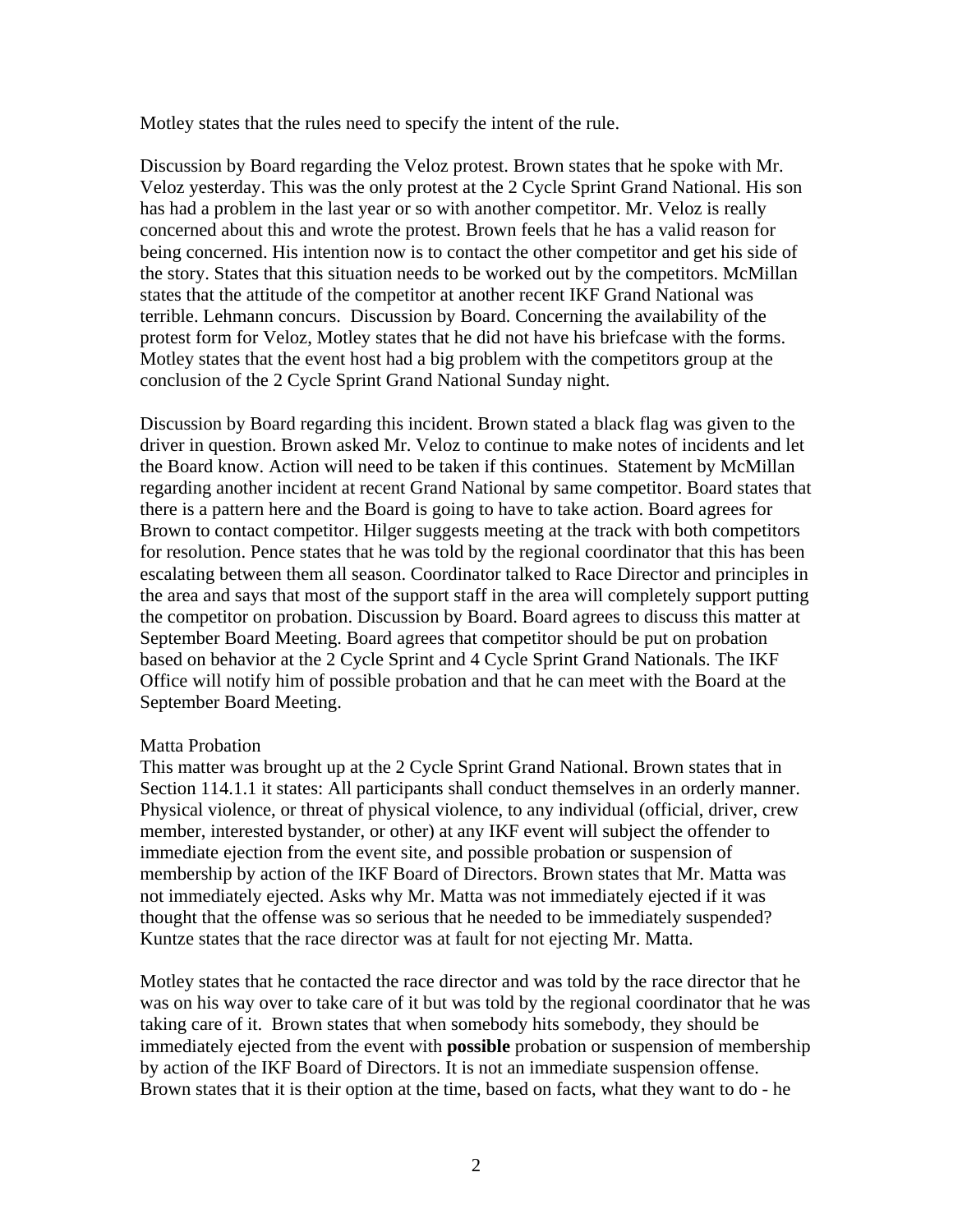can be placed on probation. Apparently it is an assumption by many that if you hit somebody, you are automatically suspended. McMillan states that it should be an assumption. Lehmann and Brown clarify that is not what the Rulebook says. McMillan states that historically, the Board has had a zero tolerance for this and feels that they should. Brown states that the Board has the option of probation or suspension and they are going by the Rulebook. This matter will be resolved in September.

# **IKF 50th Anniversary**

Brown to work on IKF 50<sup>th</sup> Anniversary decal and report to Board.

### **RFP**

Motley brings the Board up to date on the progress of the RFP. He has the contracts from the law firm to sign. Discusses with Board the expense of reviewing and preparation of the RFP. Lehmann states that it is getting late in season. Motley states that the choices at this time are to do nothing, approve the contract with the law firm, delay another year or go without a RFP. Lehmann states that it should ride for another year. Kuntze asks if they should wait on getting the RFP done. Brown states that they need to have it done one way or the other; Kuntze agrees. Brown states that it will not be cheaper to wait another year to get it done. Kuntze agrees. Lehmann states to have it done but starting in the following year. Pence agrees with Lehmann but thinks that they need to put the RFP out now for the 2008 series. That would give the tire companies enough time to look at it, get it back in time for review by the Board, and award them. Timetable discussion by Board and understanding that the RFP is for the 2008 series. Brown asks for Motley's opinion. Motley does not share the opinion that it cannot be done at this time; thinks that the RFP needs to be done. Motley does not think that the timing is much of an issue because nobody is going to invent a tire for this; everybody has got the tire that they are going to submit. Lehmann states that big companies have to have their orders in now for next year. Pence states that the tire for 2007 needs to be in the 2007 Rulebook, which will be set at the September Board Meeting. Hilger states that the issue right now is whether or not they are going to pay for the RFP and get that going first. Brown states that they are going to do that. Motley states that there are two issues here, he does not agree with time frame issue but agrees that they need to move ahead on the RFP. Lehmann has no problem with that. Motley states that they need to make a Motion. Motley states that, upon approval, Lehmann will need to sign the Contract. Discussion by Board. Motion by Brown re: Approve Contract with law firm for review and creation of the RFP. Second by Pence. In Favor: Brown, Hilger, Kuntze, Motley, Pence Opposed: Hoegerl, McMillan Absent: Smith

Passed

### **Shifter Matters**

Motley states that the Board will recall a discussion that they had about the 125 spec class. Much discussion about what cylinders were going to be approved for that class. Ultimately, against his personal opinion, they approved a local option class with a 99 cylinder only, which is what comes with the Honda kit engine. Brown states that it is the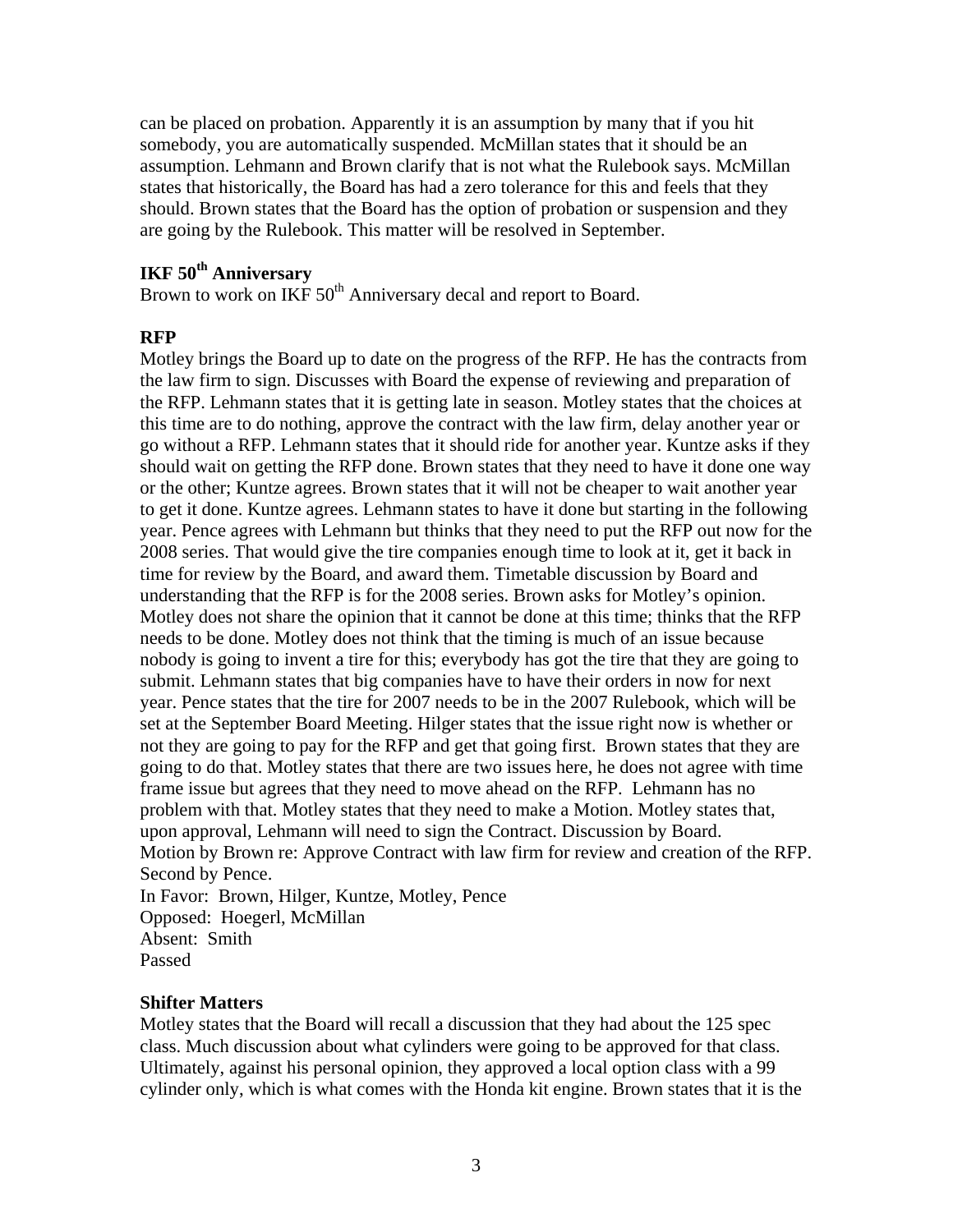local option class that NCK wanted. Motley says it is the set of rules that they came up with. There is now an issue – if you go today to buy a 99 kit engine or a 99 cylinder from Honda, which has had very sporadic availability all year, they have been mainly back ordered most of the year. So they approved a class that has been hard to get the legal cylinder. Now all of the back orders from Honda have been filled. Everything is ok until you open the box. They are 97 cylinders. From Honda's perspective, there is absolutely no problem because it fits and it works. It is just different porting inside. Hoegerl asks if the 97 and 99 are years; reply is yes. Motley states that they have a class for which they cannot buy any parts. He has received many phone calls on this and this is a huge problem. Different approaches have been voiced to him about what they are going to do about it. Fact is there is a printed rule that says what it is to be. Motley says that you cannot tell from the outside if it is a 97 or 99 cylinder. States that it is no problem at the Shifter National because they are running the ProKart/SKUSA set of rules, in which you can use a multiple year cylinder. Kuntze states that the problem is in Road Race. Motley states that it is a problem any place that they are using spec rules with 99's only. Kuntze states NCK. McMillan states that it is not a problem in his area; all teched karts at his recent race had 99 cylinders. Motley states that it is still a potential problem. Lehmann states that he has ten new ones – they are all 97's. Hoegerl asks why 97's are available and 99's aren't available? Brown states that is what Honda wants to sell. Motley says someone at Honda made that decision. States this is one of the problems we have in running a class for which we have no relationship with the manufacturer. Lehmann states that they were going 2-3 months without being able to get any cylinders. Hoegerl asks if they will eventually be out of 97's and 99's. Motley believes that to be true. Motley states the problem is, if you allow 97 cylinders in, there is absolutely no data to determine if 97's are faster, slower or the same as the 99's. Motley is not bringing this up now for action but wants the Board to be aware of this. If you run the ProKart/SKUSA formula, where they have been running through multiple years cylinders, they have had a very successful program with that and there is parity. Lehmann states that NCK and Region 6 pushed for it and it will have to go like the SKUSA program in Southern California. Motley states to him it makes the most sense because they know it works. Lehmann thinks they should stick with the one pipe. Motley does not care what they do on the pipe as long as the basic engine will meet all the requirements. Brown states that they cannot do anything about it this year as it has already been approved but will need to bring that point up next year. Lehmann states that it will be brought up at the September Board Meeting. Motley states that he has been approached by the Northern California people to do something about it now. Discussion by Board as to whether they can do anything right now. McMillan states that they do not have the facts to make a decision right now. Kuntze states that NCK was adamant about running with the 99 cylinder only; states that they told them to run it the ProKart/SKUSA way. Motley states that he brought it up so the Board would know what the issue was. Pence states that the rule says just 99 cylinder but Honda is selling whatever this cylinder is as a 99 cylinder. Lehmann agrees with Pence. Pence states that they have not written a port height or dimension specs so they have not put themselves in a box saying that the cylinder is illegal as long as it has the right part number on it. Let them run, let us get the data for the rest of the year and we will find out.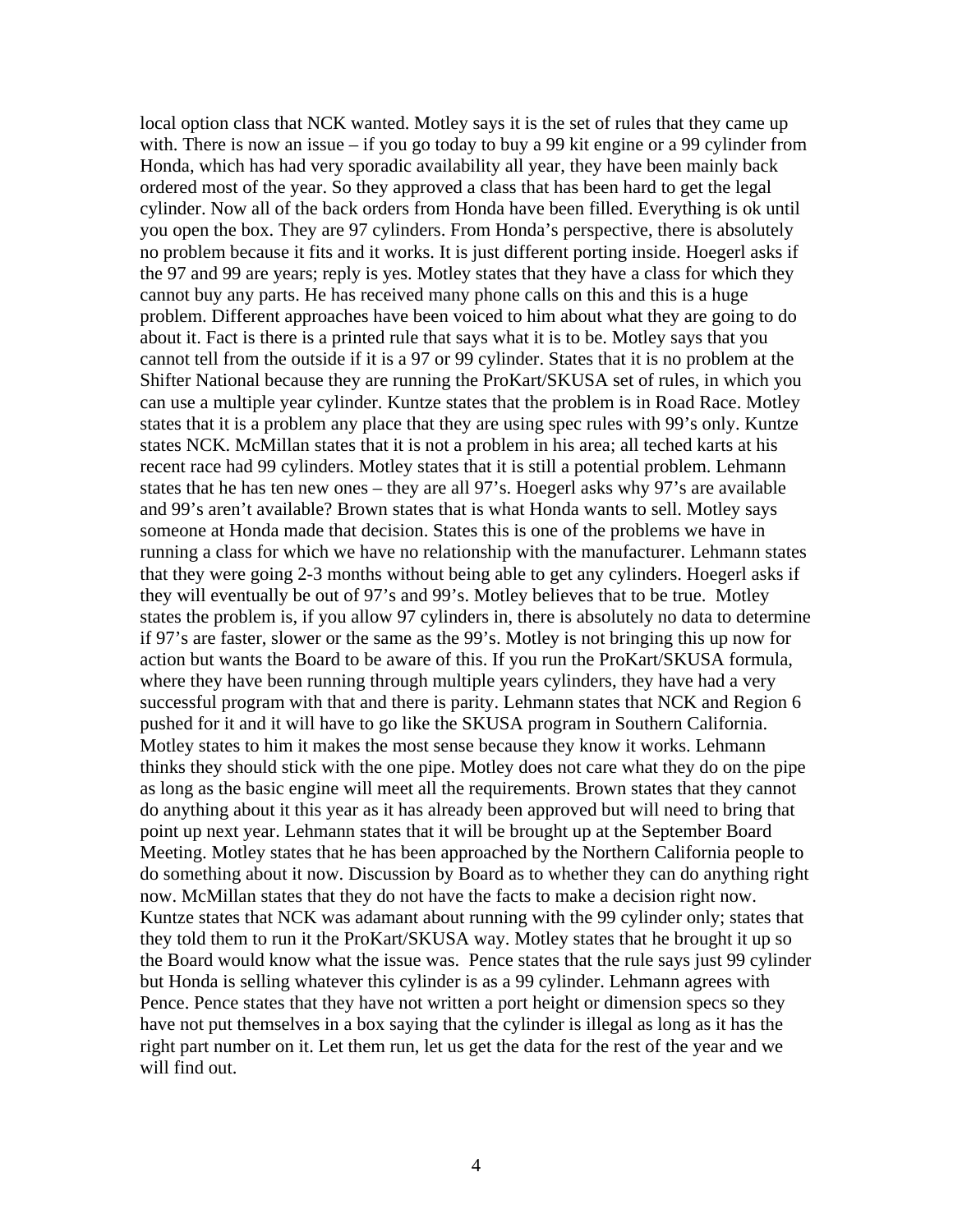Thoughts are that it should be slower because the transfer ports are smaller. Motley says that once you take the cylinder off, you know it's different. Pence agrees. Motley states that only the Region 6 and Region 11 Road Race are involved. Motley again states that he brought this up so the Board is aware of it and do something about it if issues come up. Brown states that if it has the right part number and you have no specs, you cannot say that it is illegal. Lehmann clarifies that the box has the right part number on it, the cylinder does not. Pence asks if they stamp the part number on the cylinder. Motley states that the cylinders are visually identical until you turn them upside down. Clarified that the cylinders do not have part numbers on them. Brown agrees with Motley. Motley states that the Board should have a commonality of opinion on this. Lehmann states that they should let this ride for now and Motley to bring this up at the September Board Meeting.

Brief discussion by the Board regarding the 2006 Road Race Grand National Story for Karter News.

## **CIK Issues**

Motley believes that he misspoke previously about the new for 2006 CIK rear crash protection. They are interchangeable with a steel bumper but they do not bolt to the existing steel bumper. The conclusion is the same, the importer of the kart can either specify whether he wants the crash protection or bumper. He cannot imagine an importer specifying those bumpers as their standard import. They are expensive. Clarifies that it was not a case of unbolting the plastics but you would actually have to put a new bumper in it.

Motley states that they have talked about what will be the new CIK engines. CIK has a whole new engine program coming for 2007. They are going to have a homologated junior exhaust on the JICA; everyone will be using the same exhaust. They are not going to have the oil pump in there but they are going to limit you to 3.4 ounces of oil per gallon. Motley states that JICA is run as a local option class in Region 7. Motley states that they will have the three RPM limiters: 16,000 RPM, 15,000 RPM, and 14,000 RPM, depending on the class. There will only be one engine per manufacturer and the basic engine must be suitable for the Junior, ICA or Formula A. They will start seeing these. The engines must all have cast iron liners. Have to be reborable. All to reduce the cost of running the engines. Hoegerl asks and Motley clarifies that this is for year 2007. Motley states that, as far as he knows, Stars is going to allow the current engines to run one more year to see how it works out for the CIK. The CIK is going to allow, after one year, a rehomologation of minor parts in case they run into issues because it is such a radical change from what they have had. They are all electric starts and liquid cooled.

# **K & N**

Motley states that he was hoping to have revised Contract from K  $\&$  N for meeting. K  $\&$ N is proposing the Contract to run from 2007-2008-2009. McMillan states that he thought they had been invoiced already. Motley states that he will update Board after he speaks with K & N. Hoegerl asks about air boxes provided for Grand National events – Motley states that this provision is still in the Contract. Board discusses provisions of the